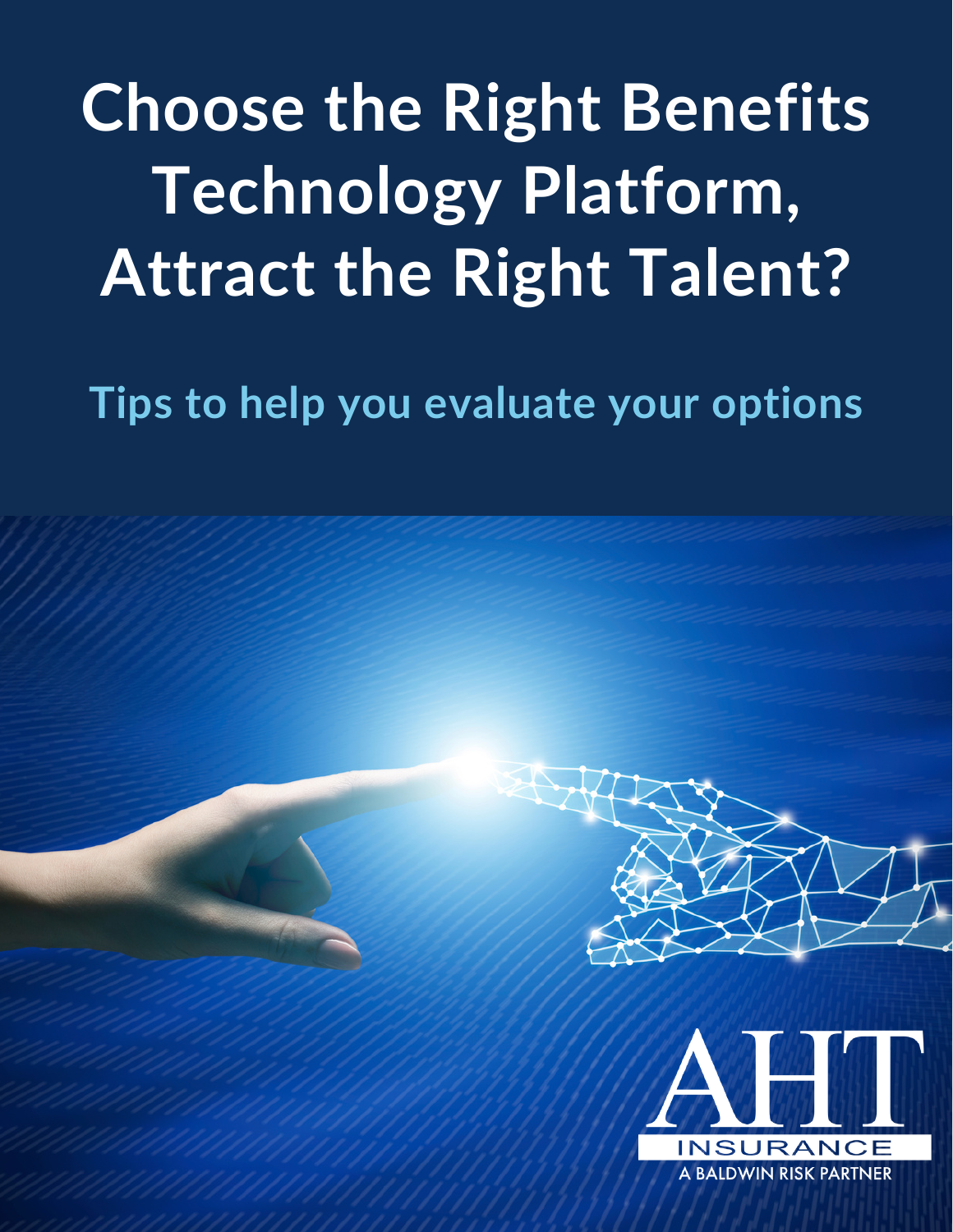Today, it takes a lot more to attract and retain talent than it did just a couple years ago, such as more work-life balance, flexibility, and satisfaction with job responsibilities.

To lure people back to the workforce and continue to earn their loyalty, employers now need to offer robust benefits programs that holistically support individual lifestyle needs and preferences – beyond higher pay.

Many of today's offerings include everything from physical wellness plans, financial education and student loan assistance to mental health services and flexible work arrangements – not to mention unlimited paid time off.

76% of surveyed employees

benefits are a major factor in their decision to stay with an employer

*Source: Corestream's "2021 State of Voluntary Benefits" Report*

# THE CHALLENGE

How can you effectively and efficiently manage an expanded program of flexible benefits that workers can mix and match according to their own personal needs? And how can you do that without straining your existing team with the added workload that this requires?

# A SOLUTION – BENEFITS TECHNOLOGY

If you've been putting off upgrading or implementing a new benefits administration platform, now may be the time to consider one that can streamline and automate activities, help eliminate human error from required processes, and free up resources.

With so many different platforms to choose from, deciding on the best one for your organization can take time. Where do you start? What questions should you ask?

Take a look at our checklist to help you evaluate your options, prioritize the features and benefits you need, and narrow down your choices.





AHTINS.COM | 800.648.4807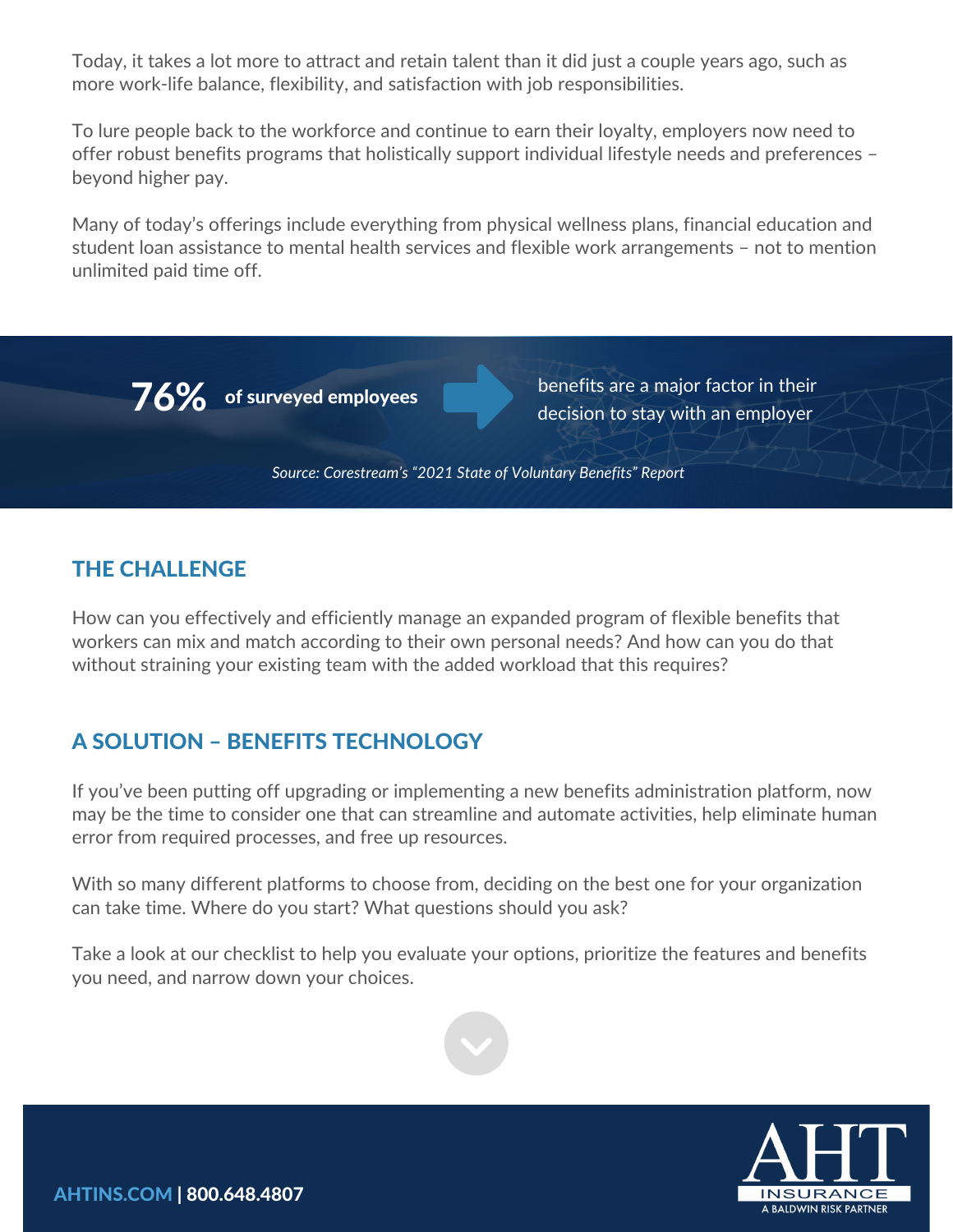#### CAN THE PLATFORM PROVIDER BE A STRATEGIC PROBLEM SOLVER?

#### In addition to helping you enhance your benefits administration, can it:

- Offer guidance about how to maximize your HR technology ecosystem
- Plan for future needs
- Help analyze your situation and procuring a new platform or optimizing the one you have
- Suggest cost efficiencies for improvement

#### CAN THE PLATFORM HOLISTICALLY ADDRESS KEY HR FUNCTIONS?

#### Can it automate the full range of activities within your department, such as:

- Benefits management, employee records, and payroll functions
- Recruitment, compensation, and performance
- Scheduling, tracking time/attendance, and complying with ACA, HIPAA, ERISA and other employment regulations
- Providing services to employees, like company policy updates or training and development

# CAN IT SEAMLESSLY INTEGRATE WITH OTHER SYSTEMS?

## Explore how easy (or difficult) it will be to integrate with platforms you already use. For example, can it:

- Integrate with your payroll system or third-party payroll provider
- Interface with other automation tools to facilitate workflows
- Coordinate with insurance companies and other benefits providers you use
- Handle electronic data transfers for any number of employees

# IS IT DESIGNED TO HANDLE KEY PHASES OF AN EMPLOYEE'S LIFECYCLE?

#### Can it help with these important processes:

- Hiring, scheduling interviews and handling background checks
- Onboarding, benefits enrollment, and training
- Career development and any necessary licensing
- Retention and separation/retirement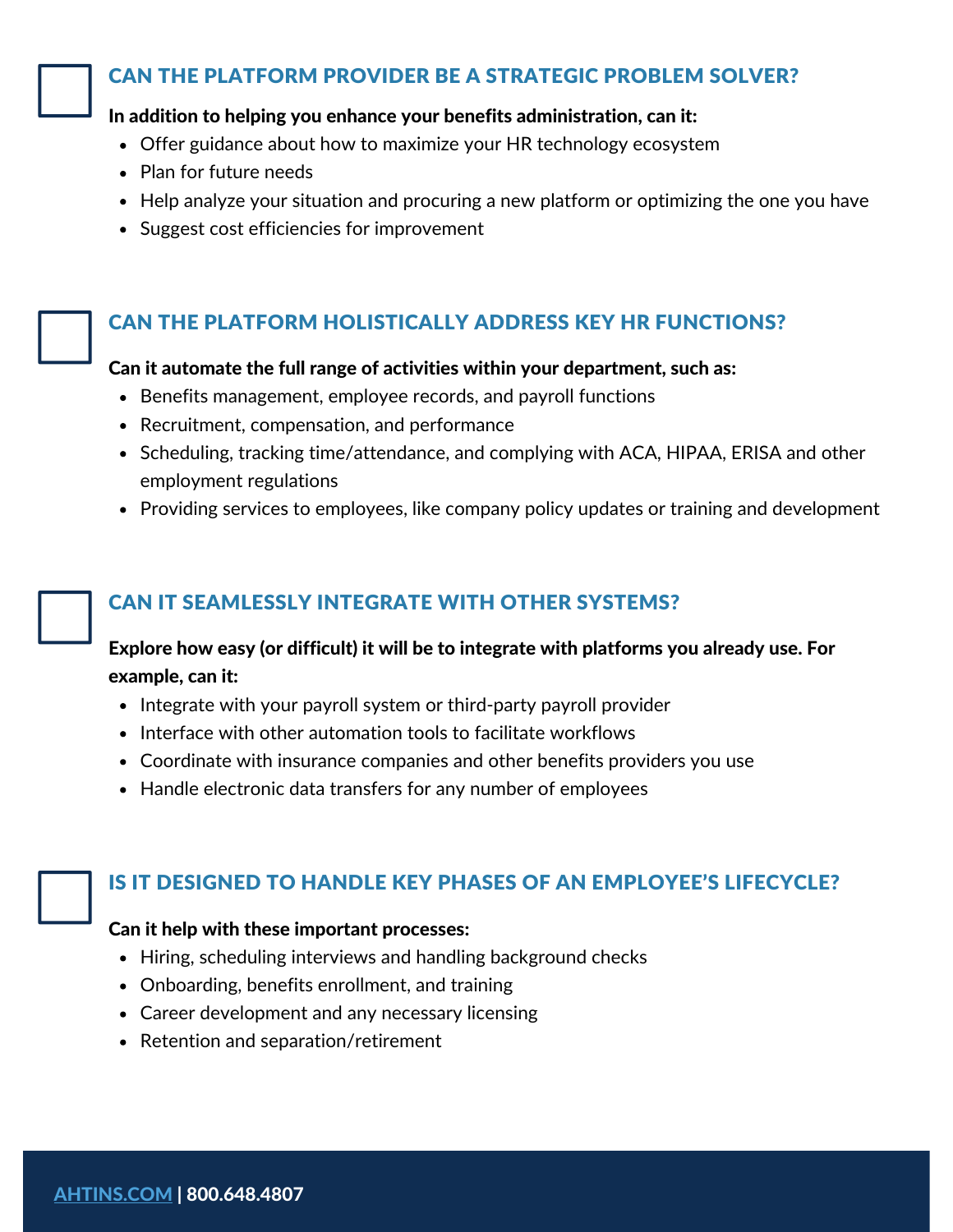# DOES IT OFFER MOBILE ACCESS FOR EMPLOYEES?

Since remote work arrangements have become a norm for today's workforce, making sure employees are engaged with your company and all you offer is ever-more important. In fact, studies show higher engagement rates can keep turnover down and productivity up.

Mobile access could be one way to strengthen ties and engagement with employees who no longer work together in a single office. So, check to see if the platform you're considering offers a mobile app that employees can use from just about anywhere to help them:

- Access benefits
- Track activity
- Make changes

# CAN THE PLATFORM HANDLE THE COMPLETE RANGE OF BENEFITS YOU OFFER?

#### Since today's offerings include a wider range of employer-sponsored and voluntary benefits, confirm that it can streamline activities and enhance efficiency for managing:

- Standard insurance benefits, such as health, dental, vision, life and disability
- $\bullet$  Financial wellness such as:  $401(k)$  retirement plans, tuition reimbursement, tax-advantaged flexible spending accounts, student loan assistance and financial coaching
- Work/life balance perks, including unlimited paid time off, family leave, unpaid time off, sabbaticals, and mental health wellness
- Child care and adoption services

# DOES THE SERVICE PROVIDER HAVE A REPUTATION FOR EXCELLENCE IN SERVICE AND SUPPORT?

Since any upgrade must be implemented according to your company's situation, you'll want to find out how implementation will be handled, as well as how you'll receive ongoing support. Ask:

- How long initial set up will take?
- What training will be provided?
- Will a dedicated team be assigned to your company for ongoing support?
- What the standard response time is to fix issues that arise once implementation is complete?

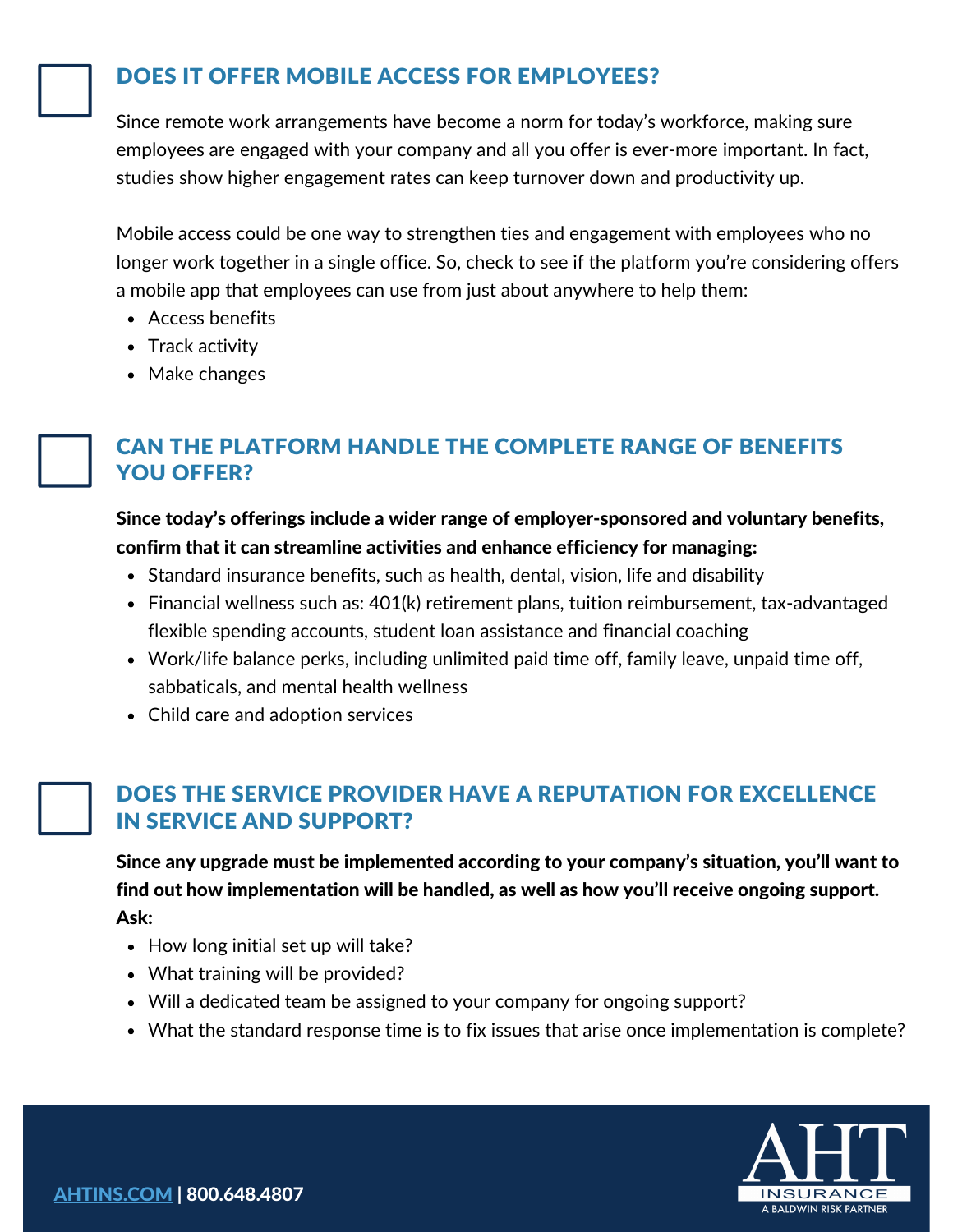# CAN THE PLATFORM BE CUSTOMIZED?

Are your benefits now structured to offer more choice for employees? Do you offer plans from multiple carriers? Do you need to generate certain types of reports for your leadership? Or do you have to set up a different levels of access based on varied employee categories and locations? See if the platform can be easily tailored to provide a specialized feature that's key to your process.

# DOES THE VENDOR ADHERE TO SOUND CYBERSECURITY PRACTICE?

With the growing threat of cybercrimes, it's important to make sure any platform you consider is structured with the latest security protocols that make it difficult for malicious actors to steal confidential employee data. Of course, your cyber team will want to thoroughly review protocols, but for starters, you can ask some preliminary questions, including:

- Does the provider have formal cybersecurity policy?
- Do the security practices align with those your organization uses?
- What security measures and certificates are in place?
- How is confidential data protected, encrypted and transmitted?
- How are authorized users managed?
- What happens if data is compromised or lost?
- What, if any, data breaches have occurred? And how was the incident handled?
- Do you have cyber insurance?

# ARE REGULAR UPDATES INCLUDED AT NO COST?

## Explore how often the platform is updated and what action that may require on your part. As part of your evaluation, include these questions:

- Is the system automatically updated when laws or regulations change?
- What is the process for removing or changing benefits?
- When is regular maintenance scheduled?
- What is the process for communicating updates to employees, especially when the system will not be available for a time?



[AHTINS.COM](https://www.ahtins.com/employee-benefits-contact-us/) | 800.648.4807